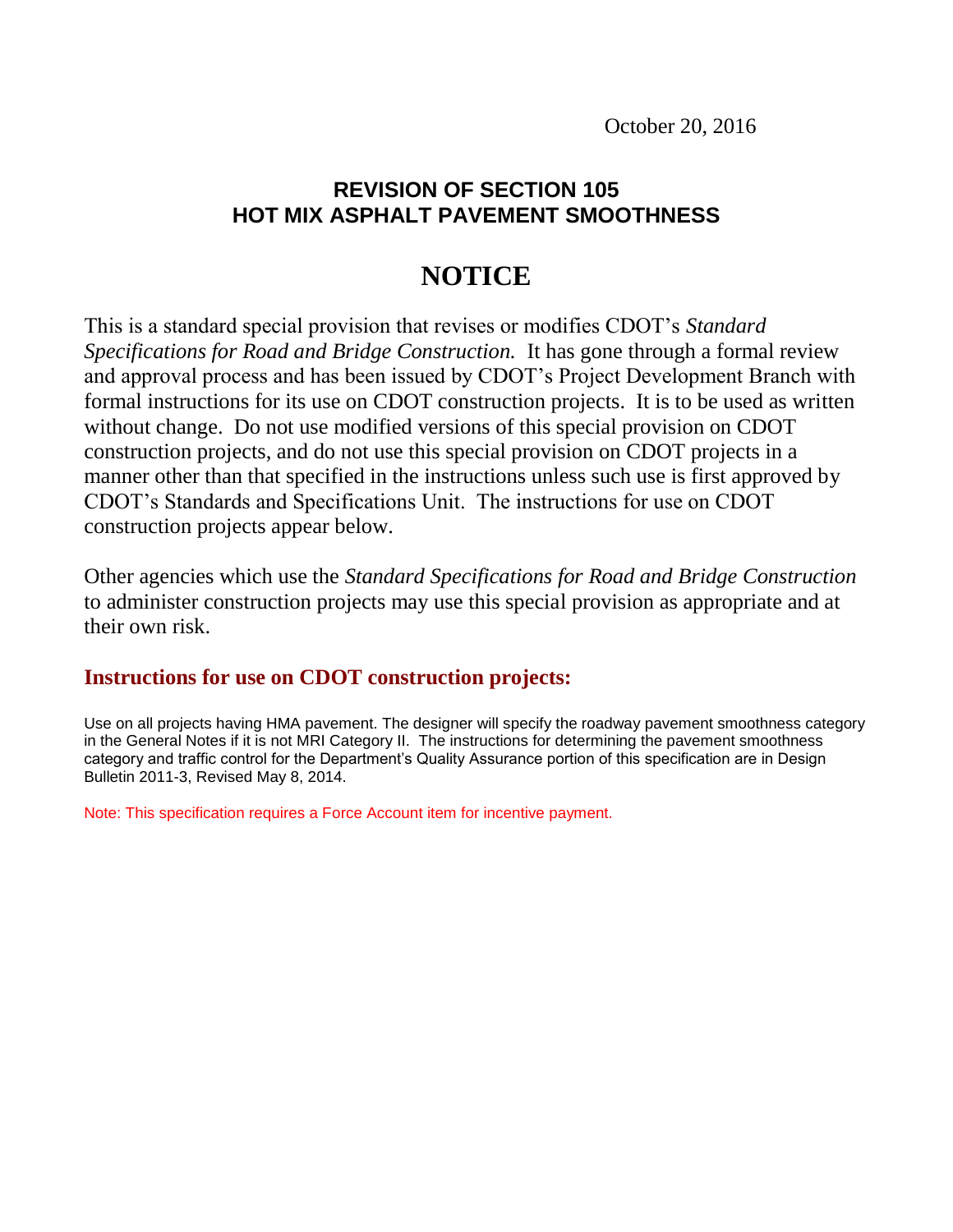Section 105 of the Standard Specifications is hereby revised for this project as follows:

Delete subsection 105.07 and replace with the following:

**105.07 Conformity to Roadway Smoothness Criteria of HMA.** Roadway smoothness testing and corrective work shall be performed as described below. The pavement smoothness category shall be MRI Category II unless shown on the plans. At least 2 weeks prior to the pre-paving conference the Contractor may request a change to the pavement smoothness category based on the CDOT's Design Bulletin guidelines for assigning pavement smoothness categories

[https://www.codot.gov/business/designsupport/bulletins\\_manuals/design-bulletins/.](https://www.codot.gov/business/designsupport/bulletins_manuals/design-bulletins/) The Contractor shall not assume a change will be granted and be prepared to build the pavement according to the assigned smoothness category.

- (a) *Smoothness Quality Control Testing.* 
	- 1. The Contractor shall perform Smoothness Quality Control (SQC) testing. The test results shall be submitted to the Engineer within 48 hours of completion. SQC test results shall show the Mean Roughness Index (MRI) for each 0.10 mile.

All traffic control costs associated with SQC testing will be paid for in accordance with Section 630.

SQC testing shall be performed on the first 2,000 tons for the final layer.

SQC testing shall be performed using the Contractor's inertial profiler, pursuant to the methods described in subsection 105.07(b) and in accordance with the manufacturer's recommendations. The Contractor's Profiler shall be certified according to CP 78. A list of certified profilers is located at https://www.codot.gov/business/designsupport/materials-and-geotechnical/pave-smooth-testing/2016 certified-profilers/view.

Production shall be suspended if SQC testing indicates that corrective work is required in accordance with subsection 105.07 (c). If the SQC data becomes available after production has started for the day, suspension will begin at the end of that production day. Production will remain suspended until the problem is identified and corrected. Each time production is suspended, corrective actions shall be proposed in writing by the Contractor. Production will not be allowed to resume until the proposed corrective actions have been accepted by the Project Engineer in writing.

When production resumes, the Contractor shall profile the first 2,000 tons of HMA. The conditions above for suspension of work will apply.

- 2. The finished transverse and longitudinal surface elevation of the pavement shall be measured using a 10 foot straightedge. Areas to be measured will be directed by the Engineer. The Contractor shall furnish an approved 10 foot straightedge, depth gauge and operator to aid the Engineer in testing the pavement surface. Areas showing high spots of more than 3/16 inch in 10 feet shall be marked and diamond ground until the high spot does not exceed 3/16 inch in 10 feet.
- *(b) Initial Smoothness Acceptance Testing.* The Contractor shall perform Smoothness Acceptance Testing (SA) which will be used for acceptance and calculation of incentive adjustments.

All traffic control costs associated with SA testing will be paid for in accordance with Section 630.

- 1. Longitudinal Pavement Surface Smoothness Acceptance. Pavement surfaces shall be tested and accepted for longitudinal smoothness as described herein.
	- A. Testing Procedure (General). The longitudinal surface smoothness of the final pavement surface shall be tested by the Contractor in accordance with CP 74 and using the Contractor's high-speed profiler (HSP). The Contractor's Profiler shall be certified according to CP 78. A list of certified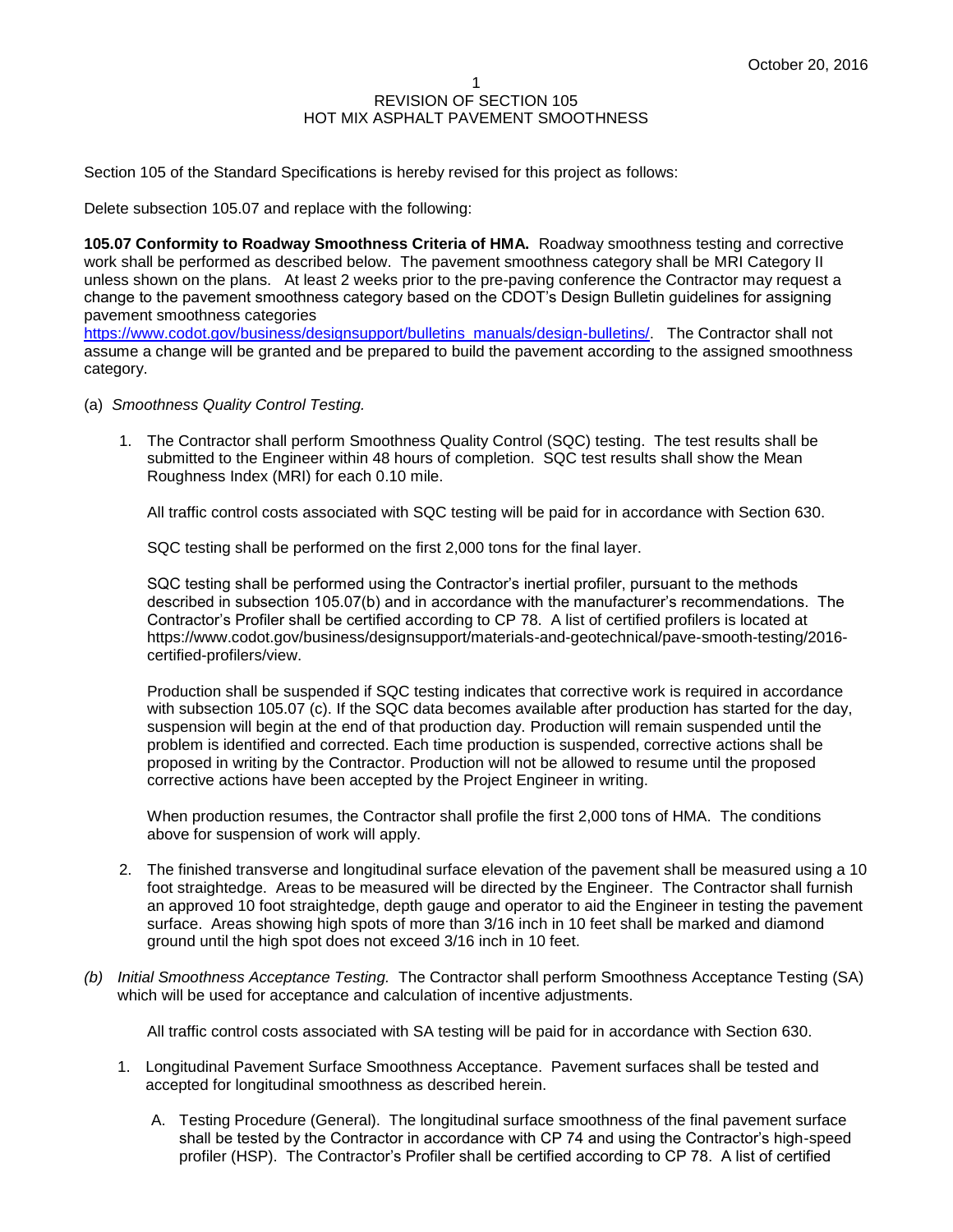#### 2 REVISION OF SECTION 105 HOT MIX ASPHALT PAVEMENT SMOOTHNESS

profilers is located at https://www.codot.gov/business/designsupport/materials-andgeotechnical/pave-smooth-testing/2016-certified-profilers/view

The HSP instrumentation shall be verified in accordance with CP 74 prior to measurements. The Contractor shall lay out a distance calibration site. The distance calibration site shall be located no more than ten miles from the Project limits. The distance calibration site shall be 1056 feet long and shall be on a relatively flat, straight section of pavement as approved by the Engineer. The site shall have a speed limit equal to the Project's highest speed limit that allows for the HSP to operate uninterrupted. The limits of the site shall be clearly marked and the distance shall be measured to an accuracy of +/- 3 inches. The Contractor shall provide in writing the site location to the Engineer. The cost of the distance calibration site will not be measured and paid for separately, but shall be included in the work.

The entire length of each through lane, climbing lane and passing lane including bridge approaches, bridge decks and intersections from the beginning to the end of the project shall be profiled in their planned final configuration. Shoulders less than 12 foot in width and medians will not be profiled and will not be subject to incentive adjustments. Shoulders with a width of 12 feet or greater, ramps, tapers, turn slots, acceleration lanes and deceleration lanes will be profiled, but will not be subject to incentive/disincentive adjustments. Shoulders with a width of 12 feet or more, ramps, tapers, turn slots, acceleration lanes and deceleration lanes will be evaluated for MRI and shall require corrective work if a 0.10 mile or fraction thereof section exceeds an MRI greater than 100.0 in/mile. The profile of the entire length of a lane shall be taken at one time. However, the Engineer should break a project into sections to accommodate Project phasing.

A sufficient distance shall be deleted from the profile to allow the profiler to obtain the testing speed plus a 300 foot distance to stop and start when required. Incentive adjustments will not be made for this area. The final surface of these areas shall be tested in accordance with subsection 105.07(a) 2.

Shoulders less than 12 foot in width and medians constructed as part of this project shall be measured in accordance with subsection 105.07(a) 2.

The profile shall include transverse joints when pavement is placed by the project on both sides of the joint. When pavement is placed on only one side of the joint, the profile shall start and stop at project paving limits.

The profile of the section of pavement 25 feet outside the paving limits to 5 feet inside paving limits will be evaluated in accordance with subsection 105.07(a) 2.

The profile of the area 25 feet each side of every railroad crossing, cattle guard, bus pad, manhole, gutter pan and intersection (where there is a planned breakpoint in the profile grade line in the direction of traffic) shall be deleted from the profile before the MRI is determined. Incentive adjustments will not be made for these areas. Areas deleted from the profile shall be tested in accordance with subsection 105.07(a) 2.

When both new pavement and a new bridge or new bridge pavement are being constructed in a project, the profile of the area 25 feet each side of the bridge deck shall be deleted from the profile before the MRI is determined. Incentive adjustments will not be made for this area. Areas deleted from the profile shall be tested in accordance with subsection 105.07(a) 2. Corrective work required in these areas will not be measured and paid for separately, but shall be included in the work. For all other projects, the profile of the area 25 feet each side of the bridge deck shall be deleted from the profile before the MRI is determined. Incentive adjustments will not be made for this area. If the Engineer determines that corrective work is required in this area, payment will be made in accordance with subsection 109.04.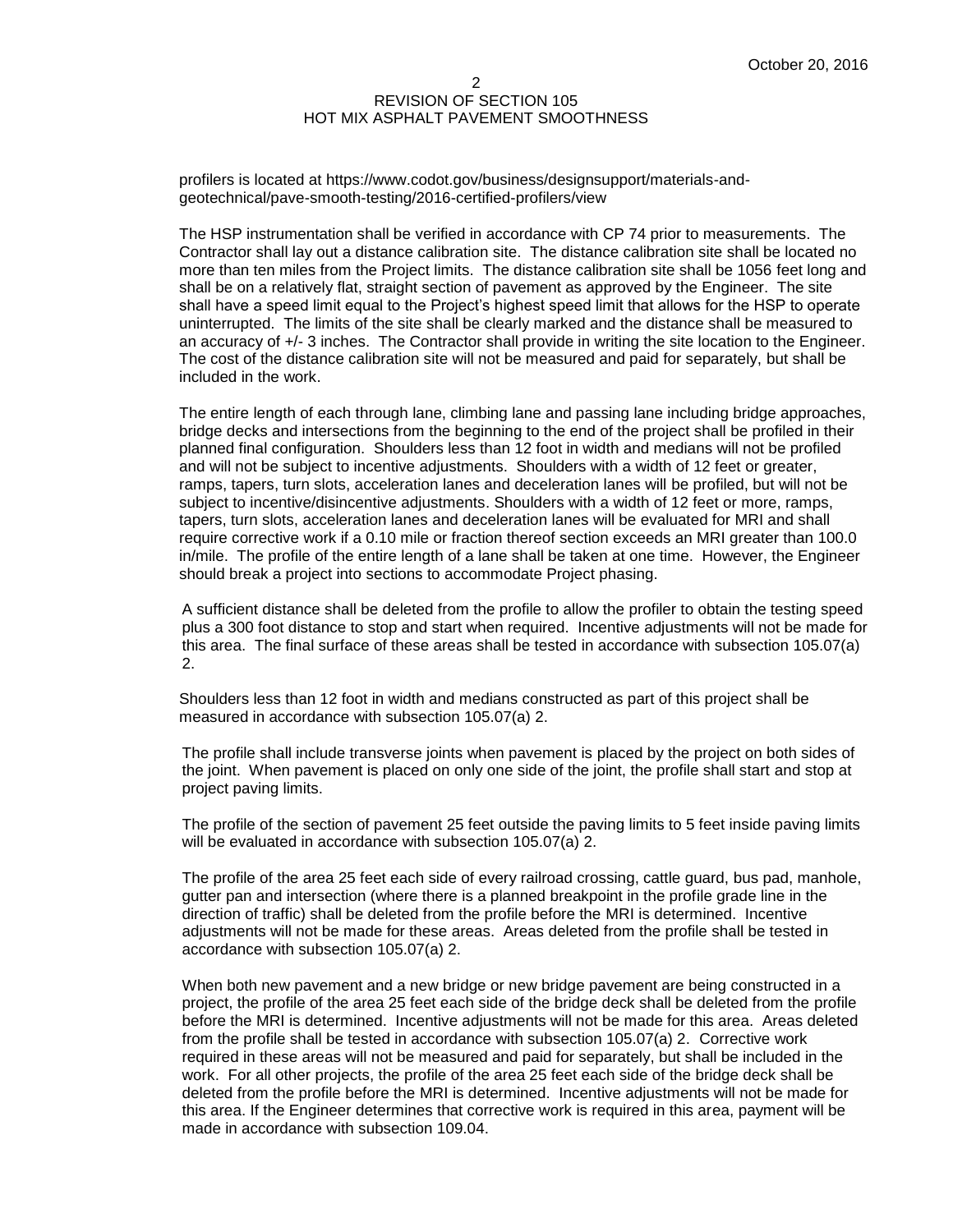#### 3 REVISION OF SECTION 105 HOT MIX ASPHALT PAVEMENT SMOOTHNESS

The Contractor shall notify the Engineer in writing at least five working days in advance of his intention to perform SA testing. The Contractor shall profile the Project within 14 days after the completion of paving operations. The Engineer will witness the SA profiling. Within 24 hours after each profile is collected, the Contractor shall submit the data electronically to the Department at DOT\_Profiles@state.co.us and to the Project Engineer.

The Contractor shall not perform any corrective work that will affect the pavement smoothness for ten working days after completion of the SA testing or as approved by the Engineer. This time is to allow for the Department to analyze the data and perform smoothness verification testing.

B. Smoothness Testing Procedures. The Contractor shall submit a Method for Handling Traffic (MHT) to the Engineer for approval at least five days in advance of SA testing. The MHT shall detail the methods for traffic control that will allow for continuous non-stop profiling of each lane to be profiled at a minimum speed of 15 mph and for the placement of triggers. The Contractor shall provide the traffic control in accordance with the approved MHT. SA testing shall not be performed without an approved MHT

The Contractor shall mark the profiling limits and excluded areas. The Engineer will verify that the Contractor's marks are located properly. The Contractor shall use traffic cones with reflective tape or reflective tape on the pavement at the beginning and end of each lane for triggering the start and stop locations on the profiler and at any other location, where portions of the profile are being excluded. These locations shall be marked with temporary paint so that the Department's profiler uses the same locations for smoothness verification testing.

The ambient temperature shall be at least 34 °F for the profiler to operate.

The Contractor shall clear the lanes to be tested of all debris before profiling.

Each lane shall be profiled at least once. Profiling shall be at a constant speed (+/- 5 mph of the distance calibration speed ) with a minimum speed of 15 mph and a maximum speed of 70 mph. Shoulders with a width of 12 feet or more, ramps, tapers, turn slots, acceleration lanes and deceleration lanes shall be profiled**.** The profile shall be taken in the planned direction of travel. The left and right wheel paths shall be profiled simultaneously. The collected profiles shall be electronically submitted to the Department and Engineer to be analyzed using CP 74.

(1) The Department will determine a MRI for each 0.1 mile section or fraction thereof of completed pavement. The MRI consists of the left and right wheel path's profile passed through the International Roughness Index (IRI) filter. The IRI for the left and right wheel paths will be averaged to determine MRI.

The Contractor's SA test results will be available within ten working days of the completion of SA testing. The Engineer will give the Contractor a report that will include the lane profiled, the MRI in 0.10 mile increments and a summary of areas requiring corrective work. The Engineer may determine that it is necessary for the Contractor to re-profile a lane.

Areas requiring corrective work will be determined according to subsection 105.07(c)

Sections less than 0.005 miles in length shall not be subject to corrective work as specified by Table 105-10. Sections less than 0.005 miles in length shall be evaluated in accordance with subsection 105.07(a) 2.

C. Acceptance and incentive adjustments for pavement smoothness will be made on a square yard basis in accordance with the following:

Incentive adjustments will be based on the MRI for each 0.1 mile section or fraction thereof. Incentive adjustments for Pavement Smoothness will be made in accordance with Table 105-6**.**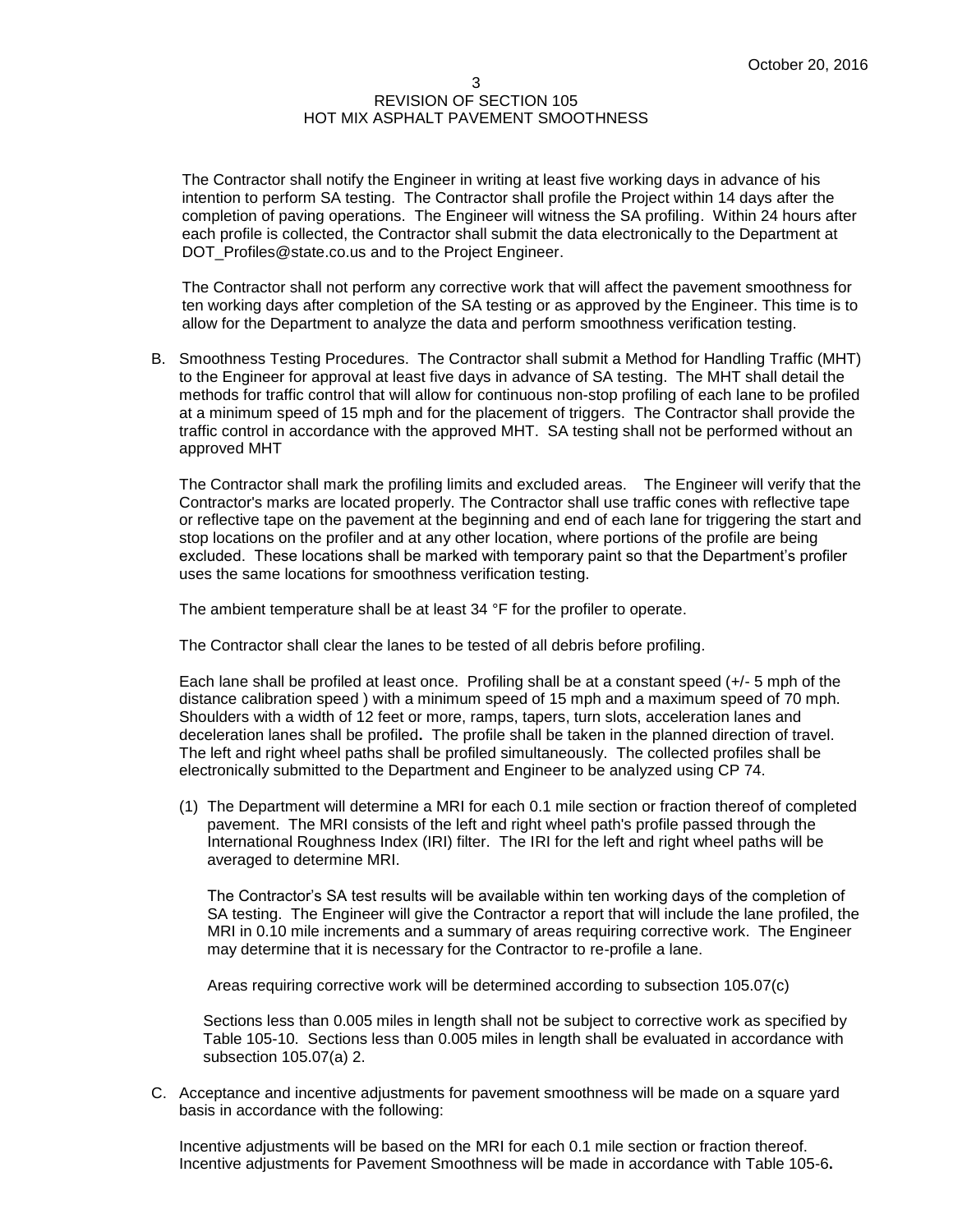#### 4 REVISION OF SECTION 105 HOT MIX ASPHALT PAVEMENT SMOOTHNESS

Incentive payments will not be made until all sections requiring corrective work have been corrected.

#### **Table 105-6 HMA PAVEMENT SMOOTHNESS (INCHES/MILE) MEAN ROUGHNESS INDEX**

| Pavement          | Maximum           | <b>Incentive Payment</b> |                                 | Corrective |
|-------------------|-------------------|--------------------------|---------------------------------|------------|
| <b>Smoothness</b> | Incentive         | (5/sqyd)                 | No Incentive                    | Work       |
| Category          | Payment (\$/sqyd) |                          |                                 | Required   |
|                   | MRI $\leq 46.0$   | MRI $>$ 46.0 and $<$     | MRI $\ge$ 73.0 and $\le$ 88.0   | MRI > 88.0 |
|                   | $I = $1.28$       | 73.0                     |                                 |            |
|                   |                   | $I = 3.46 - 0.0474$ MRI  |                                 |            |
| Ш                 | MRI $\leq 40.0$   | MRI $>$ 40.0 and $<$     | MRI $\ge$ 67.0 and $\le$ 82.0   | MRI > 82.0 |
|                   | $I = $1.28$       | 67.0                     |                                 |            |
|                   |                   | $I = 3.18 - 0.0474$ MRI  |                                 |            |
| Ш                 | $MRI \leq 52.0$   | MRI $>$ 52.0 and $<$     | MRI $\geq$ 80.0 and $\leq$ 97.0 | MRI > 97.0 |
|                   | $I = $1.28$       | 80.0                     |                                 |            |
|                   |                   | $I = 3.66 - 0.0457$ MRI  |                                 |            |

### **Table 105-7 CORRECTIVE WORK CRITERA (INCHES/MILE) 0.005 to 0.10 MILE SECTIONS MEAN ROUGHNESS INDEX**

| Pavement   | <b>Corrective Work Required</b> |  |
|------------|---------------------------------|--|
| Smoothness | D = Section Length (miles)      |  |
| Category   |                                 |  |
|            | MRI >134.32 - 463.16 D          |  |
|            | $MRI > 125.16 - 431.58 D$       |  |
|            | MRI > 148.05 - 510.53 D         |  |

## (c) *Corrective Work.*

The Department will analyze the SA testing for acceptance and indicate areas requiring corrective work in accordance with subsection 105.07(b). Corrective work shall be proposed in writing by the Contractor. Corrective work shall not be performed until approved in writing by the Engineer. The Contractor shall not perform any corrective work on the final layer until after the Engineer returns the results of the Initial Smoothness Acceptance testing and after the Department's Smoothness Verification testing, if performed. The Contractor shall perform corrective work in the areas indicated by the SA testing.

Corrective work on lower layers shall be at the Contractor's discretion.

The Contractor shall profile the roadway to demonstrate the required corrective work has been completed.

If the Contractor elects to perform corrective work prior to the completion of initial SA testing, the entire 0.10 mile section, or fraction thereof, will not be eligible for incentive payment. The Engineer will not modify the limits of the 0.10 mile sections to group corrective work areas in an effort to reduce the number of sections impacted by this decision.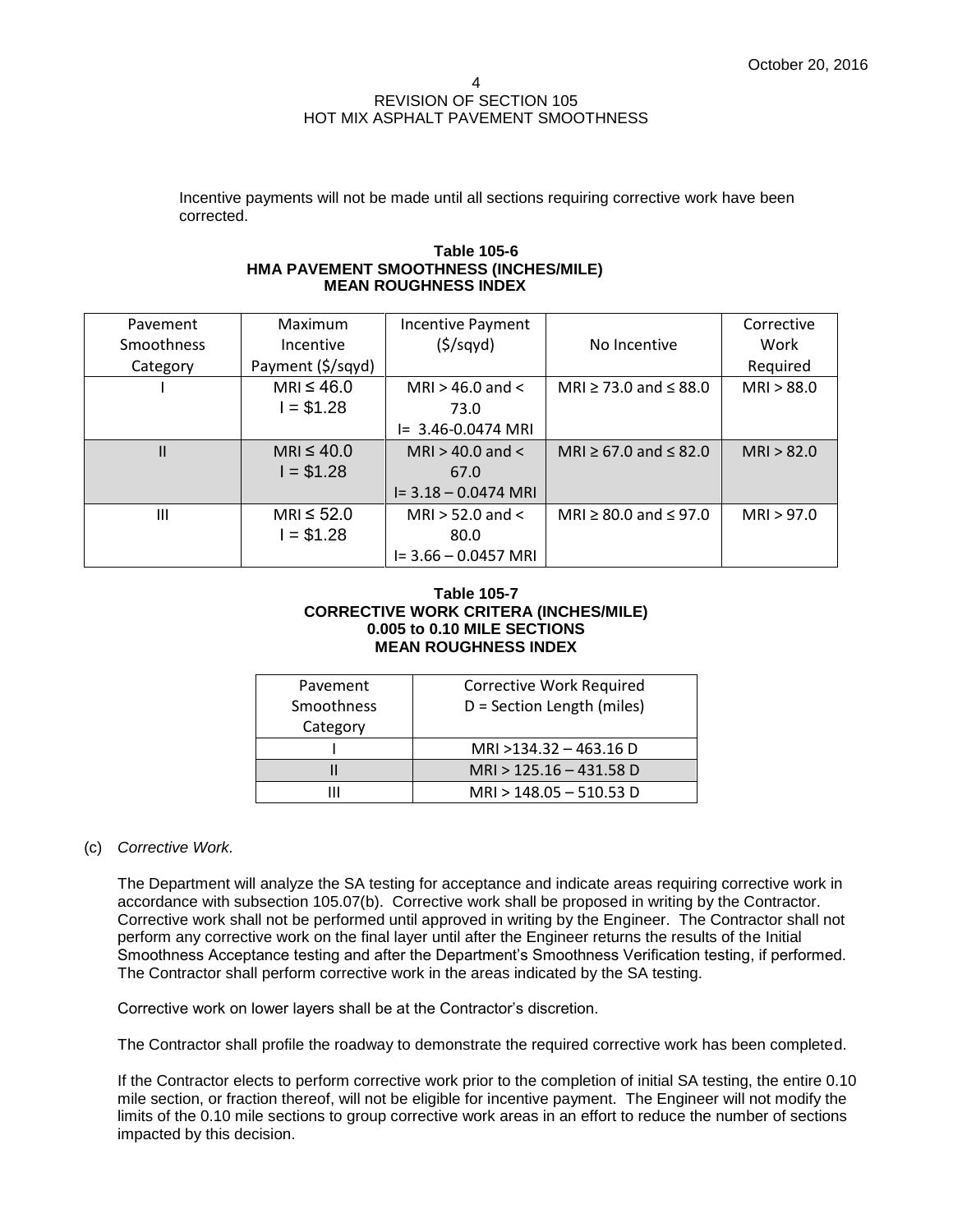The criteria for determining if a 0.1 mile section requires corrective work is specified in Table 105-6. The criteria for determining if a section less than 0.10 miles in length and greater than 0.005 miles in length requires corrective work is specified in Table 105-7

A. Corrective Methods. Corrective work shall consist of diamond grinding, an approved overlay, or removal and replacement.

Corrective work shall conform to of one of the following conditions:

(1) Removal and Replacement. The pavement requiring corrective work shall be removed, full width of the lane and the full thickness of the layer in accordance with subsection 202.09.

The removal area shall begin and end with a transverse butt joint, which shall be constructed with a transverse saw cut perpendicular to centerline. Replacement material shall be placed in sufficient quantity so the finished surface conforms to grade and smoothness requirements. Sections removed and replaced shall be at least 0.20 miles in length.

- (2) Overlay. The overlay shall cover the full width of the pavement including shoulders. The area overlaid shall begin and end with a transverse butt joint, which shall be constructed with a transverse saw cut and asphalt removal. All material shall be approved hot bituminous mixtures that meet all contract requirements. The overlay shall be placed so that the finished surface conforms to grade and smoothness requirements. The overlay area shall be compacted to the specified density. The overlay thickness shall be equivalent to that of the final layer in accordance with the Contract. Sections overlaid shall be at least 0.20 miles in length.
- (3) Diamond Grinding. Grinding shall not reduce planned pavement thickness by more than 0.3 inches. Diamond grinding shall be the full width of a wheel path, the wheel path is from the stripe to the center of the lane. The entire ground area of the final pavement surface shall be covered with a Tack Coat conforming to Section 407 (CSS-1h at 0.1 gallons per square yard of diluted emulsion; the emulsion shall be diluted with water at the rate of 50 percent water and 50 percent emulsion) when grinding is complete. The grinding process shall produce a pavement surface that is true to grade and uniform in appearance. The grooves shall be evenly spaced. Any ridges on the outside edge next to the shoulder, auxiliary, ramps or adjacent lanes greater than 3/16 inch high shall be feathered out to the satisfaction of the Engineer in a separate, feather pass operation.

The pavement surface after grinding shall have no depressions or misalignment of slope in the longitudinal direction exceeding 1/8 inch in 12 feet when measured with a 12 foot straightedge placed parallel to the centerline. All areas of deviation shall be reground at no additional cost.

The slurry and residue resulting from the grinding operation shall not be allowed to flow across lanes occupied by the traffic and shall be continuously removed during the grinding operation, leaving the pavement in a clean condition. The Contractor shall haul the grinding residue to a suitable location at an approved location at no additional cost.

Cores shall be taken to verify that minimum pavement thicknesses have been maintained. A minimum of one core shall be taken every 100 cumulative feet or fraction thereof per lane of diamond grinding, as directed by the Engineer. Coring shall be at the Contractor's expense.

(d) *Final Smoothness Acceptance Testing.* After the Contractor has completed the required corrective work the Contractor shall retest the pavement in accordance with subsection 105.07(b). Final SA testing shall only be required on lanes with sections requiring corrective work. Final SA testing shall start and stop at the same locations as the Initial SA testing. If additional corrective work is required, the Contractor shall perform the corrective work and perform additional Final SA Testing. Time count will be charged pursuant to contract requirements during the time period required for all Final SA Testing. Delays associated with additional Final SA Testing will be considered non-excusable and non-compensable.